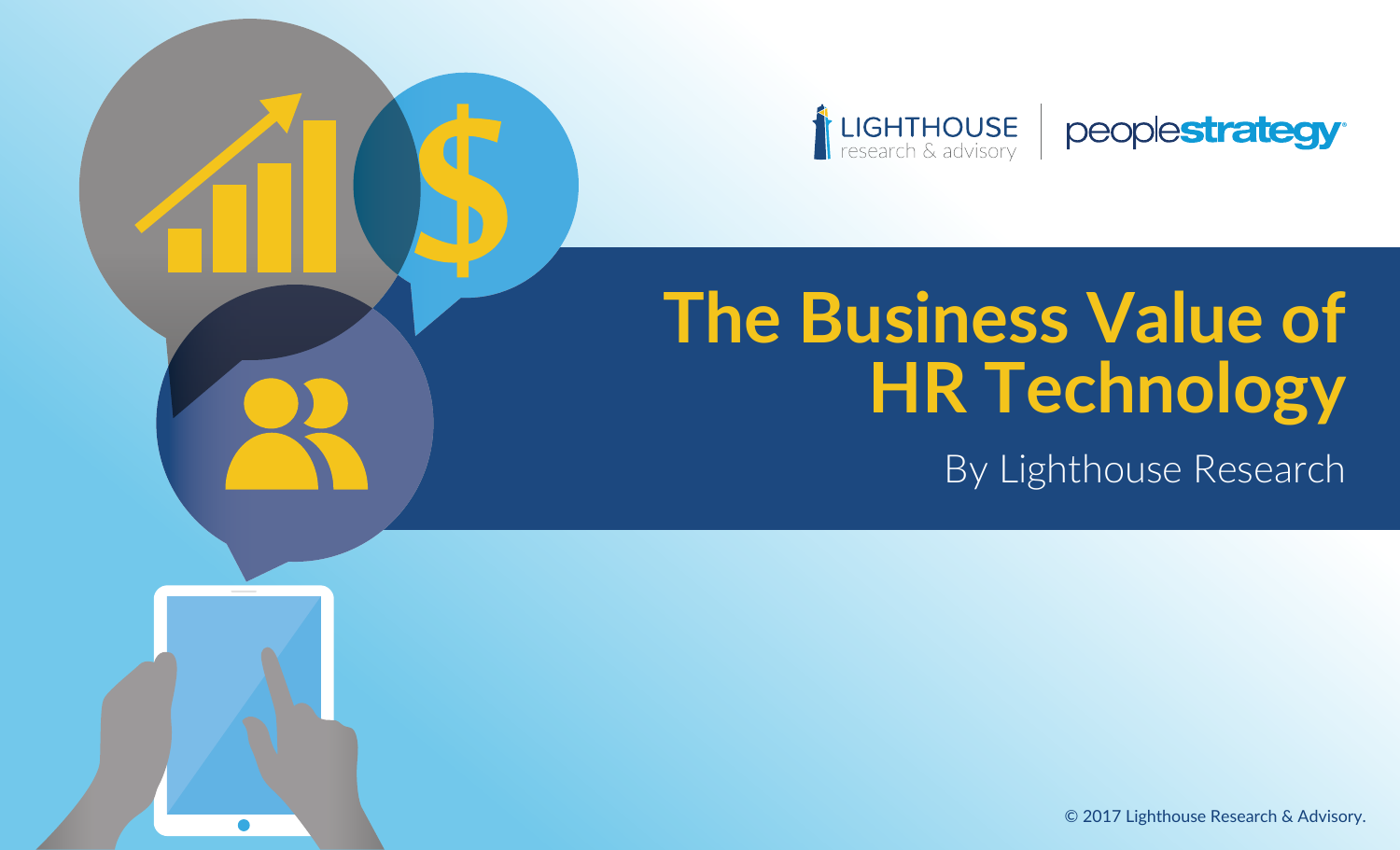## HR Technology Has Value Is Your Organization Ready to Use It?

For some organizations, HR technology is a powerful tool that enables better performance. For others, the technology in place may be seen as a hindrance to performance and results. In the 2017 Lighthouse Research & Advisory *Business Value of HR Technology Study*, we explored how employers perceive their technology both inside and outside the HR function.

### Research Highlights

- Non-HR business leaders are  $2x$  as likely as HR leaders to see their company's HR technology as a strategic tool.
- Employers that have more recently implemented HR technology are more than  $2x$  as likely to see the tools as strategic when compared with their peers who have older systems.
- Recent implementers of HR technology are more likely to experience benefits such as increased productivity  $(47%$  more likely), employee engagement  $(2x)$  as likely) and better reporting and insight (73% more likely).
- High-performing firms have a greater chance of generating higher levels of cost savings and ROI than other companies. They are also  $8x$  less likely to say that their technology is troublesome.
- 86% of participating companies experienced benefits or payback from their HR technology within 12 months.

86%

*of participating companies experienced benefits or payback from their HR technology within 12 months*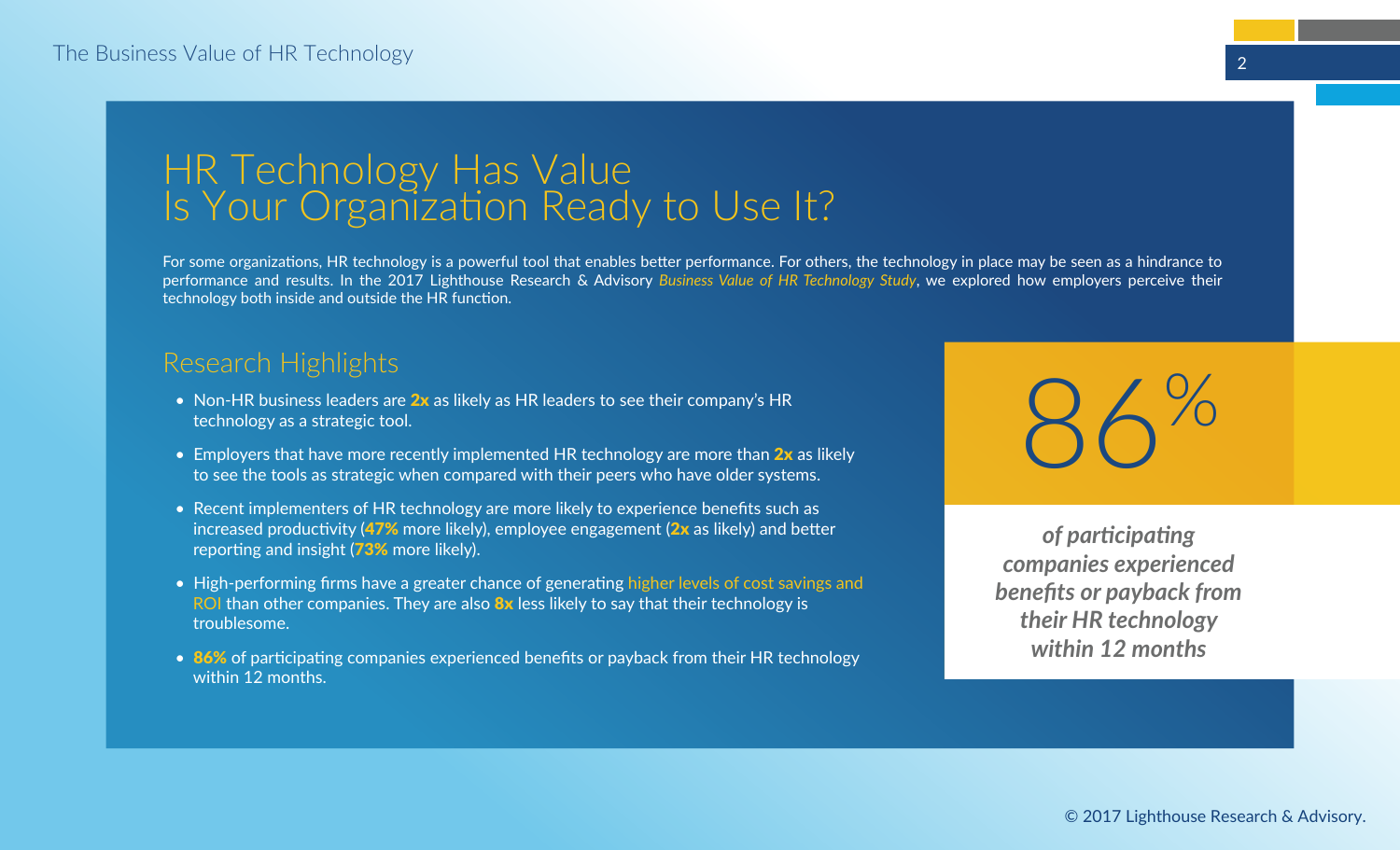# Getting Outside the HR Bubble

One of our principles at Lighthouse Research is to take our research projects beyond the traditional boundaries of the profession. With that in mind, we surveyed more than 600 business leaders outside of HR to gather their insights on how they see HR technology. The results indicated that the common perception of HR as an administrative, compliance-focused function is starting to shift.



**More than half of business leaders see their HR technology as a strategic tool that supports key business operations.** While HR has struggled with an image problem in recent years, this is heartening to know that the broader view of the technology supporting the HR function has inherent value.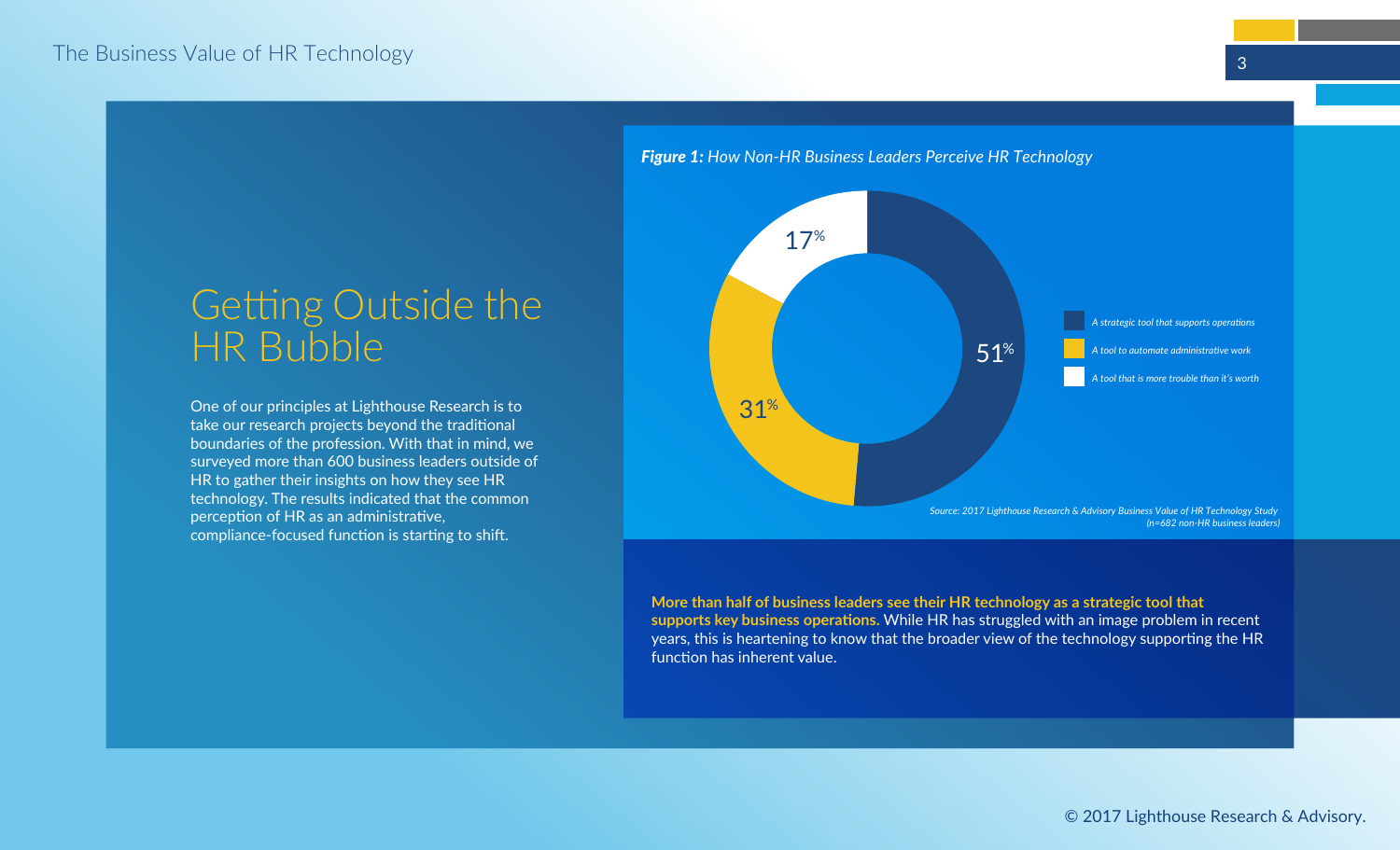# Where Business Leaders See Value

In addition to understanding how non-HR business leaders view HR technology, we asked this group where they felt their HR technology was adding value. The answers were not overly surprising but they do support the overall finding that non-HR leaders are aware of the benefits HR technology can have throughout the organization.

*Figure 2: Areas HR Technology Creates Business Value for Non-HR Leaders*



*Source: 2017 Lighthouse Research & Advisory Business Value of HR Technology Study (n=682 non-HR business leaders)*

Not surprisingly, the top 3 areas where business leaders see value from their HR technologies are: payroll, recruiting & onboarding, and performance management & training. While many business leaders are aware of the value HR technology can add in specific areas, 40% still say they have not seen any business value. HR may be partially to blame as value does not always appear on its own; it has to be demonstrated. HR leaders must work harder to highlight the actual value HR technology can bring to the organization.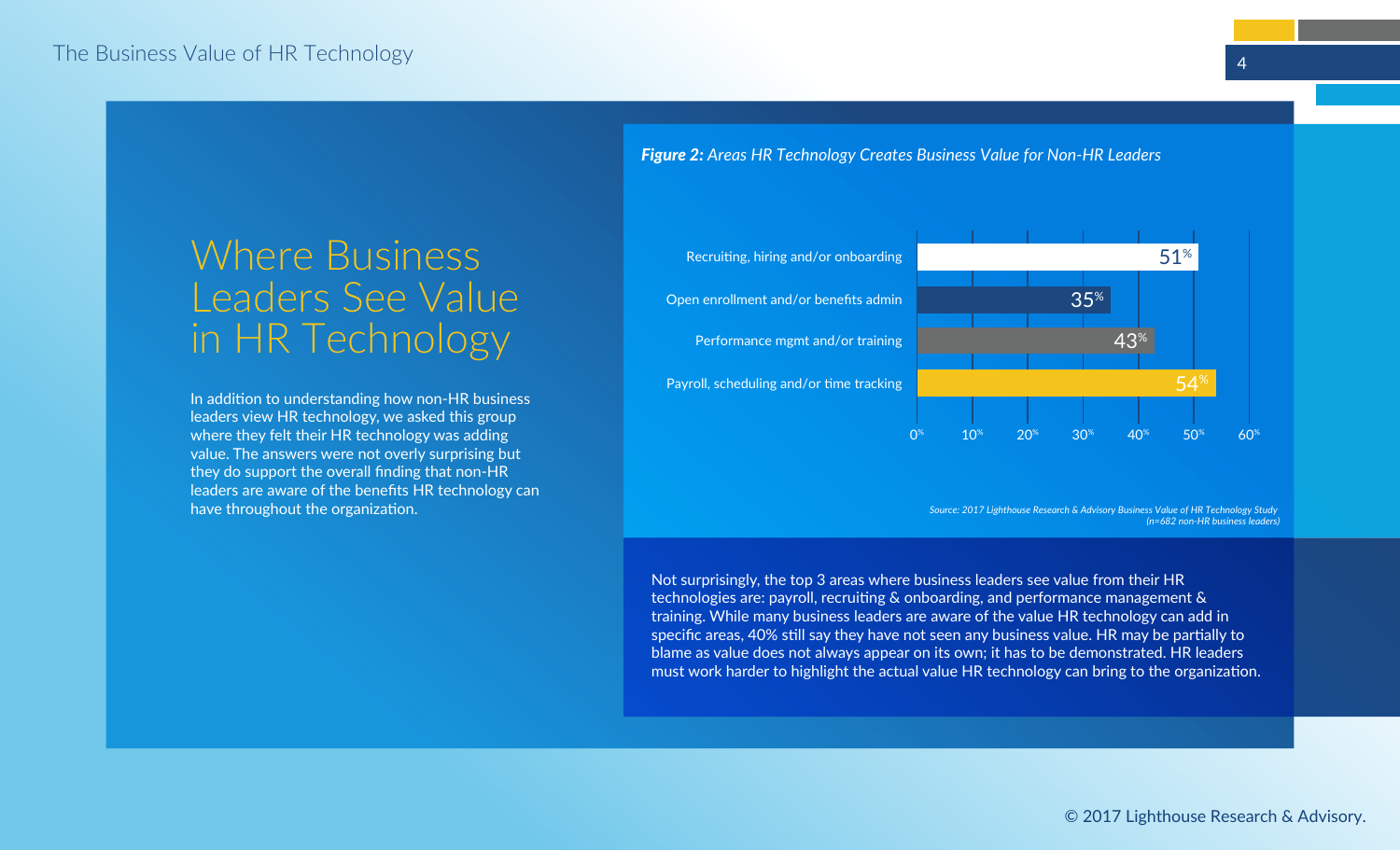

# Data Shows Positive Trends for HR's Internal Perception

Taken altogether, this data shows positive trends for HR in general and HR technology in particular. Too often the challenge in building a business case for technology is in getting the rest of the C-suite on board. However, seeing that a majority of business leaders outside HR have positive feelings about the strategic value of HR technology is a great sign that the internal perception, HR's brand within the organization, has never been higher. HR leaders should leverage this goodwill when making the case for technology investment.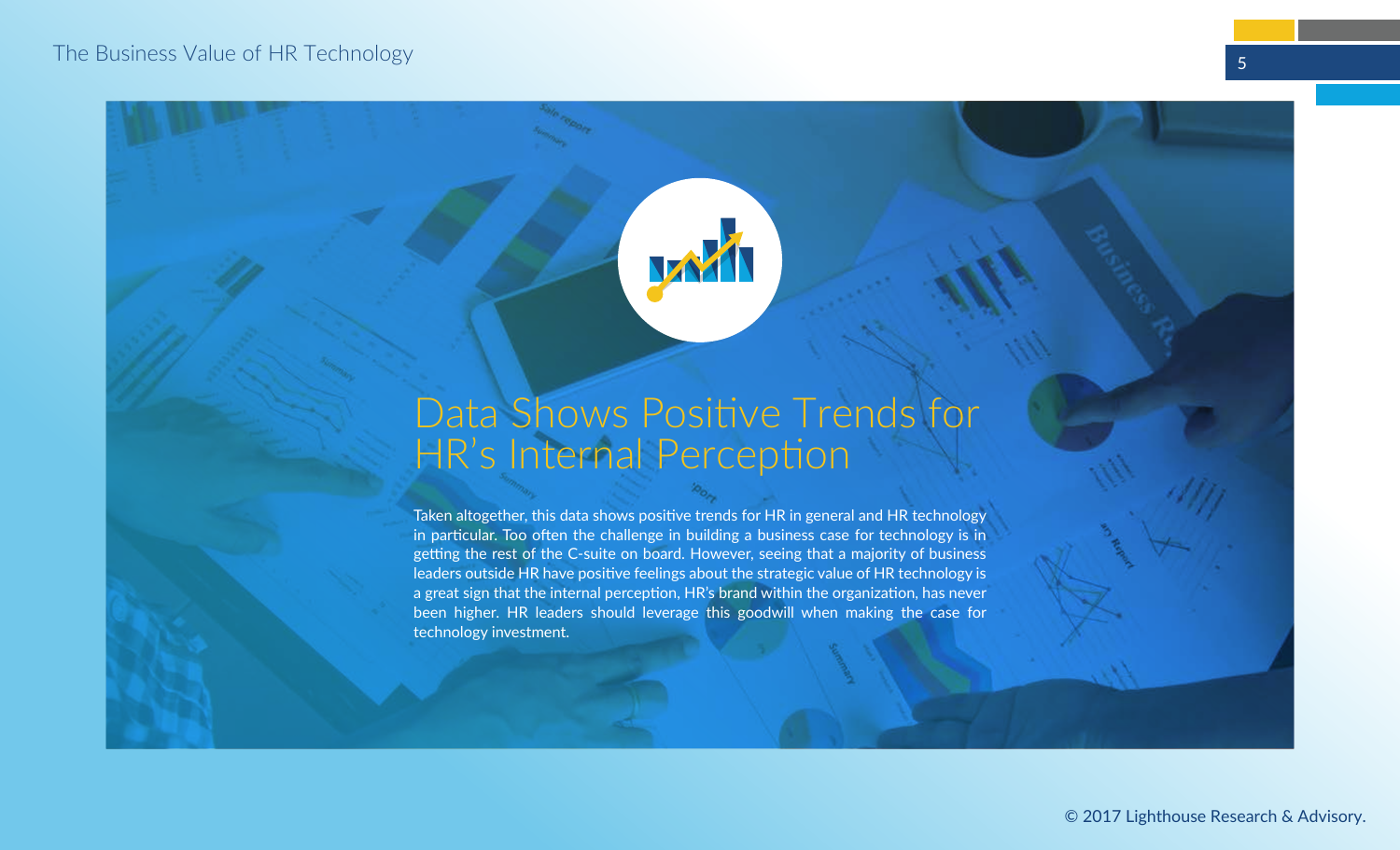# Are More Recent More Valuable?

One of the interesting points in the data was the difference between companies that had implemented HR technology in the last 24 months and those that have had their existing HR technology in place for more than 24 months.

*Figure 3: Comparing View of HR Technology by Implementation Time*

| <b>OUR HR TECHNOLOGY IS:</b>                                                     | HR system in place<br>$<$ 24 months | HR system in place<br>$> 24$ months |
|----------------------------------------------------------------------------------|-------------------------------------|-------------------------------------|
| A strategic tool that provides valuable data<br>and insight for our organization | 36%                                 | 16 <sup>%</sup>                     |
| A tool to automate our administrative processes                                  | 56%                                 | 61%                                 |
| A tool that is more trouble than it is worth                                     | $\mathbf{Q}$ %                      | 24%                                 |

*Source: 2017 Lighthouse Research & Advisory Business Value of HR Technology Study (n=220 HR leaders)*

As you can see, employers that have more recently implemented HR technology are **more than twice as likely** to see the tools as strategic when compared with their peers. Interestingly, there is relatively little difference in how each of these groups see the administrative/automation value of HR technology, but there is a noticeable gap in the final category. Technology that is more trouble or hassle than it is worth is a pretty pointed description, and **companies with HR technology in place for more than 24 months are three times as likely to say their technology is more trouble than it's worth.**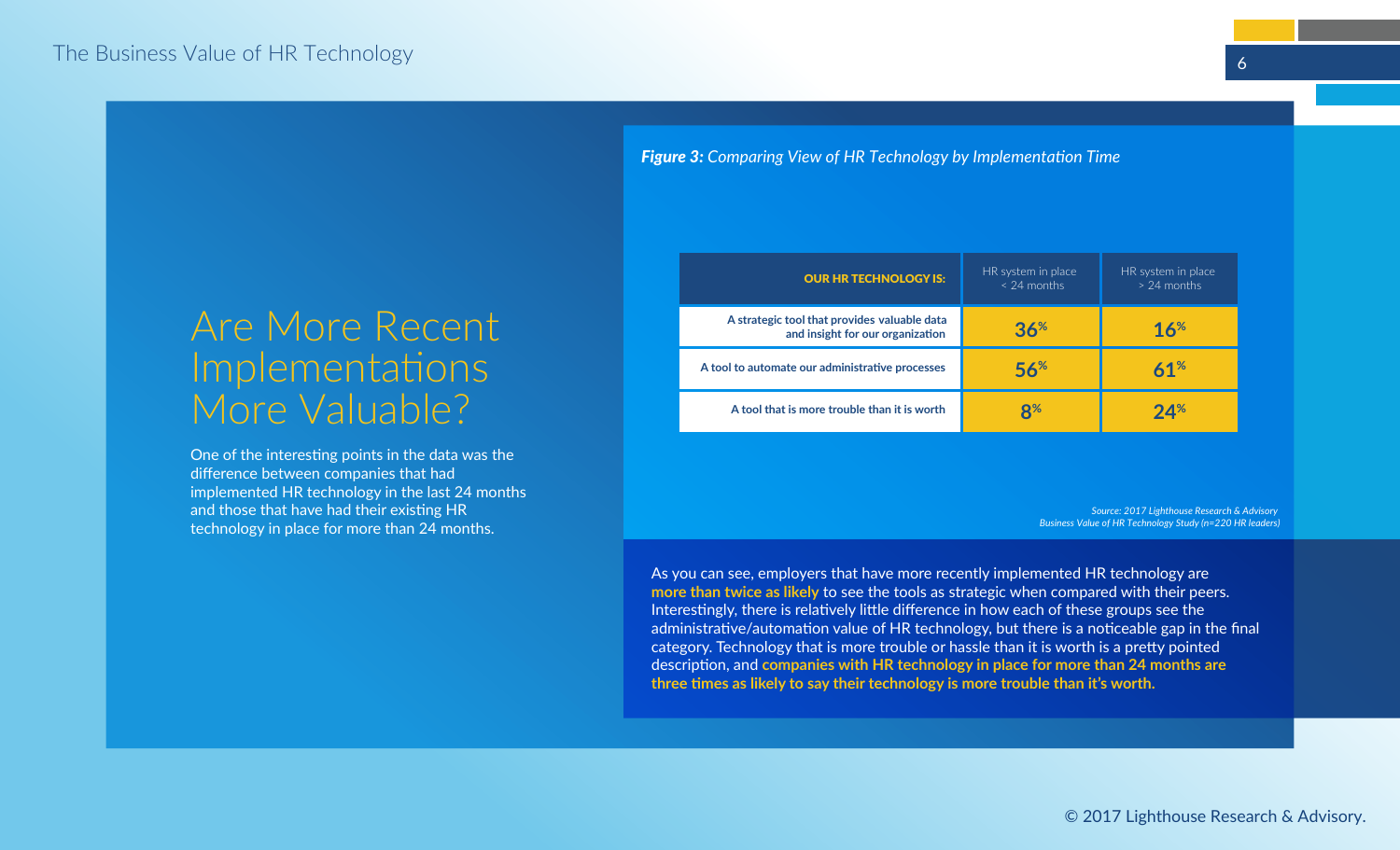## Recent Implementations Lead to Better Engagement, Productivity and Other **Outcomes**

In virtually every category, companies with recent technology implementations saw increased value when compared with those with longer-tenured technology, particularly in seven key areas. Companies who implemented HR technology within the past 24 months saw the following results.

| 1              | <b>Increased Productivity:</b> | 47% more likely to see productivity<br>benefits                      |
|----------------|--------------------------------|----------------------------------------------------------------------|
| $\overline{2}$ | <b>Enhanced Reporting:</b>     | 73% more likely to have better<br>reporting and insights             |
| 3              | <b>Improved Data Accuracy:</b> | 50% more likely to have better<br>data accuracy                      |
| 4              | <b>Resource Reduction:</b>     | 4 times as likely to see resource<br>reduction                       |
| 5              | <b>Better Experience:</b>      | 48% more likely to have better<br>candidate or employee experience   |
| 6              | <b>Increased Engagement:</b>   | 2 times as likely to have better<br>employee engagement              |
| 7              | <b>Greater Insight:</b>        | 65% more likely to have better insight<br>into organizational trends |

Imagine the combined value of having each of these elements working in your favor--it's a powerful synergy that leads to positive results.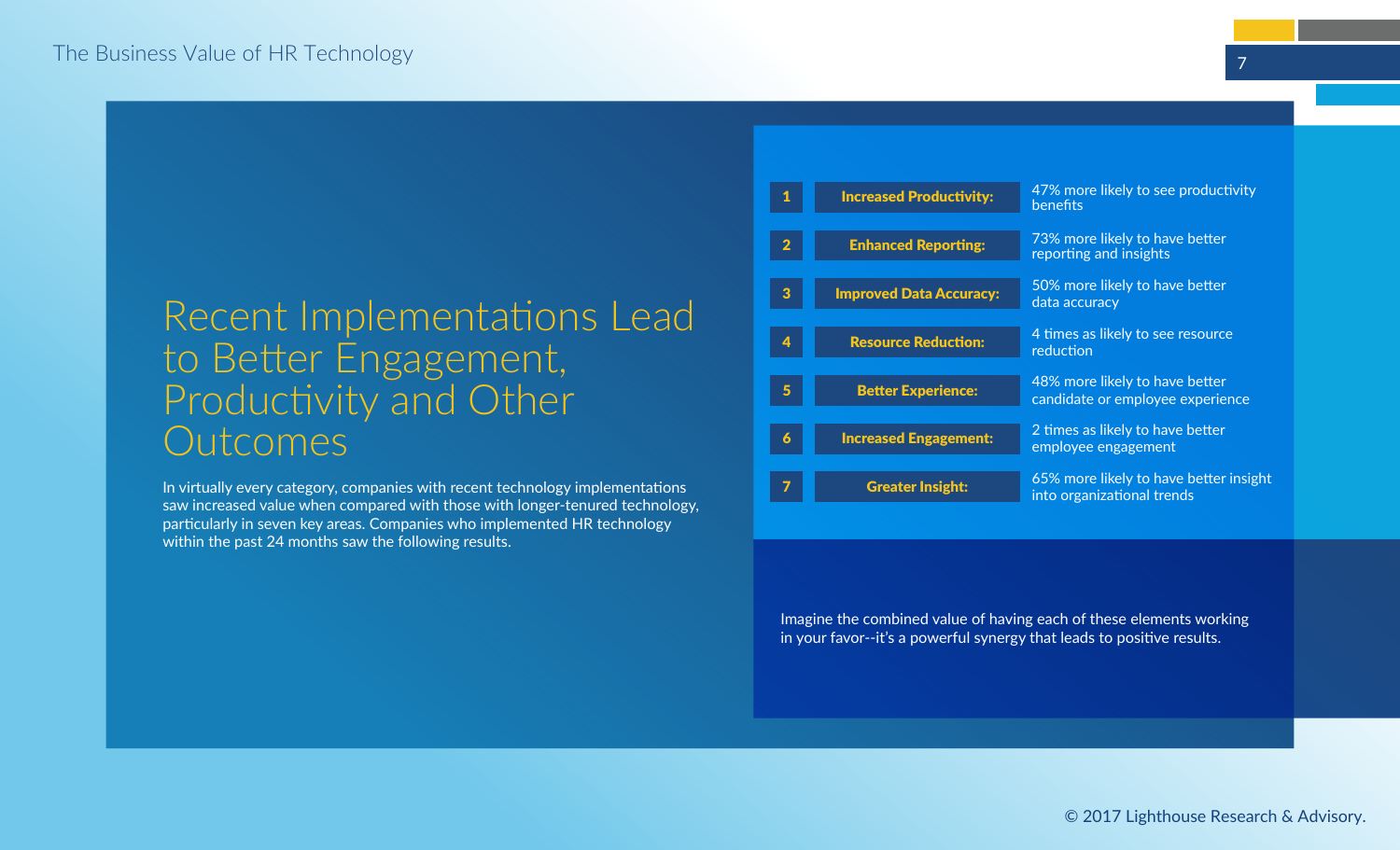# Two Reasons Newer Implementations Lead to Better Results

It's clear that companies with more recent implementations see better results, but why?

Two reasons: recent cloud-based technologies offer greater benefits than older point solutions; and, HR leaders are smarter when it comes to technology purchases. And the two are not mutually exclusive.

Companies are getting better about defining what they need from software and software providers, leading to better selection practices. Employers expecting to see any of the results outlined above are going to be disappointed if their choices are driven by flashy, yet nonessential features. **The best results come when technologies are blended with strong processes.**

This also may contribute to the reasons why HR leaders don't see as much value in their existing tools - making technology purchasing decisions based on a set of false assumptions will always lead to dissatisfaction.

Newer, cloud-based technologies have better functionality, offer a deeper level of integration along with more robust reporting and analytics, and a greater overall value proposition for employers. **In general, cloud systems allow companies to reduce infrastructure costs, create clearer upgrade paths, and leverage the latest updates as soon as they hit the market.** Within HCM specifically, this lets companies target some of these key outcomes (engagement, reporting, productivity) with their implementations instead of having to divert focus to server maintenance, security patches and other concerns.

#### Things to Consider

- Is your organization leveraging cloud-based technologies that enable better business outcomes?
- Are you using an integrated, all-in-one HR solution or are you relying on multiple, disparate systems?
- How do you make buying decisions--are you looking at essential core functionality that aligns with your business, or are you being swayed by neat, yet irrelevant, features?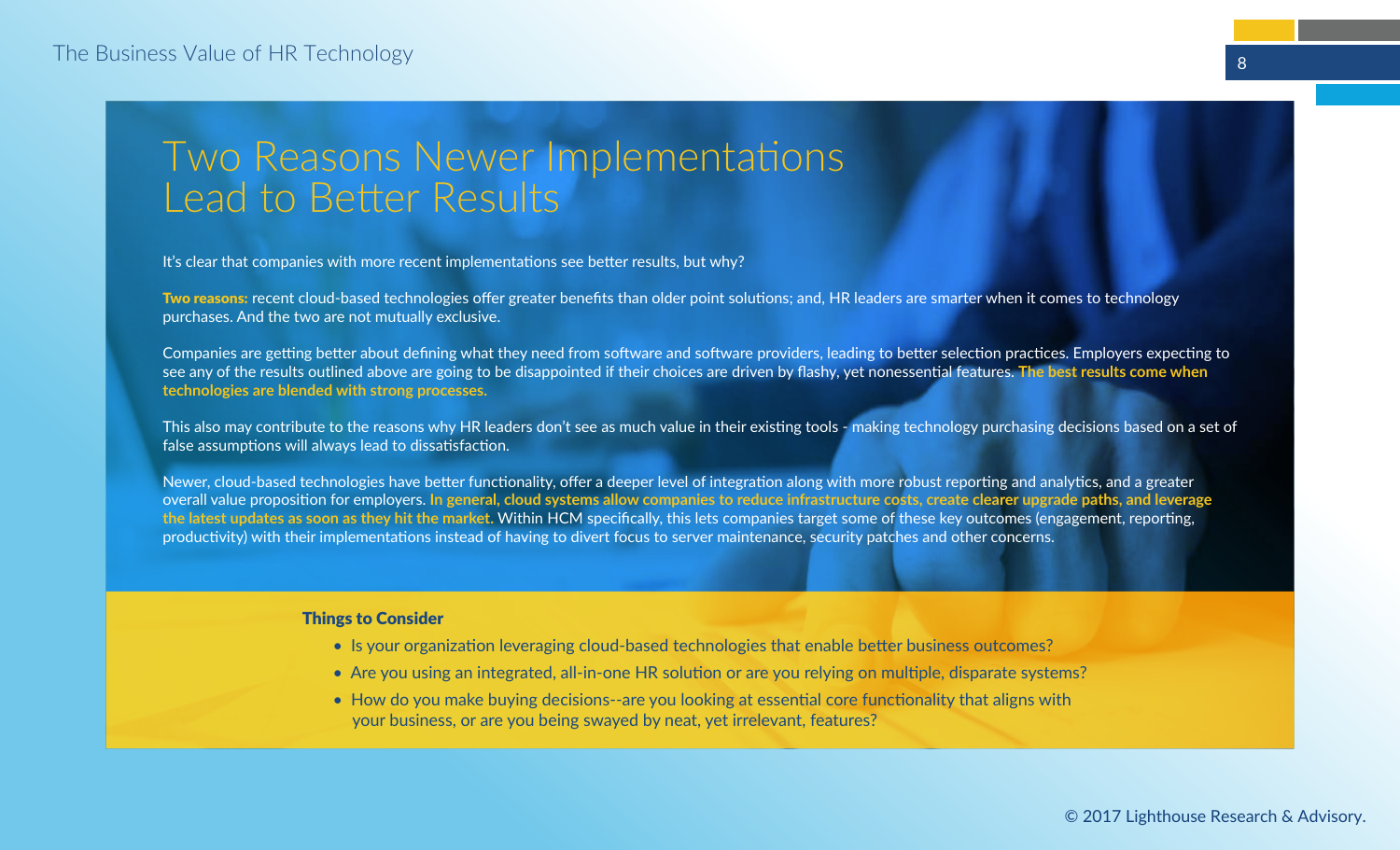# Payback Periods and ROI

Building a business case for HR technology involves at least some discussion of ROI, or return on investment. What value will the system bring? What costs will be reduced? How long will it take?

#### *Figure 4: Average Time to HR Technology Payback*

| Less than 3 months   | $22^{\circ}$    |
|----------------------|-----------------|
| $3 - 6$ months       | 33 <sup>%</sup> |
| $6 - 12$ months      | $31%$           |
| <b>Still waiting</b> | 14%             |

*Source: 2017 Lighthouse Research & Advisory Business Value of HR Technology Study (n=220 HR leaders)*

**According to the results, 86% of companies are experiencing benefits or payback from their HR technology within 12 months**, and nearly one in four of those employers see benefits within the first three-month period after implementation, which equals a quick win for business leaders.

Another area for calculating the ROI of HR systems is in cost savings. These savings can come in the form of increased productivity, reduced administrative burden, reduced headcount, less paper usage, etc. **Approximately 60% of employers saw cost savings ranging up to \$100,000.** And employers that implemented technology within the last two years saw more than \$100,000 in savings, with 10% of the group reporting that level of value.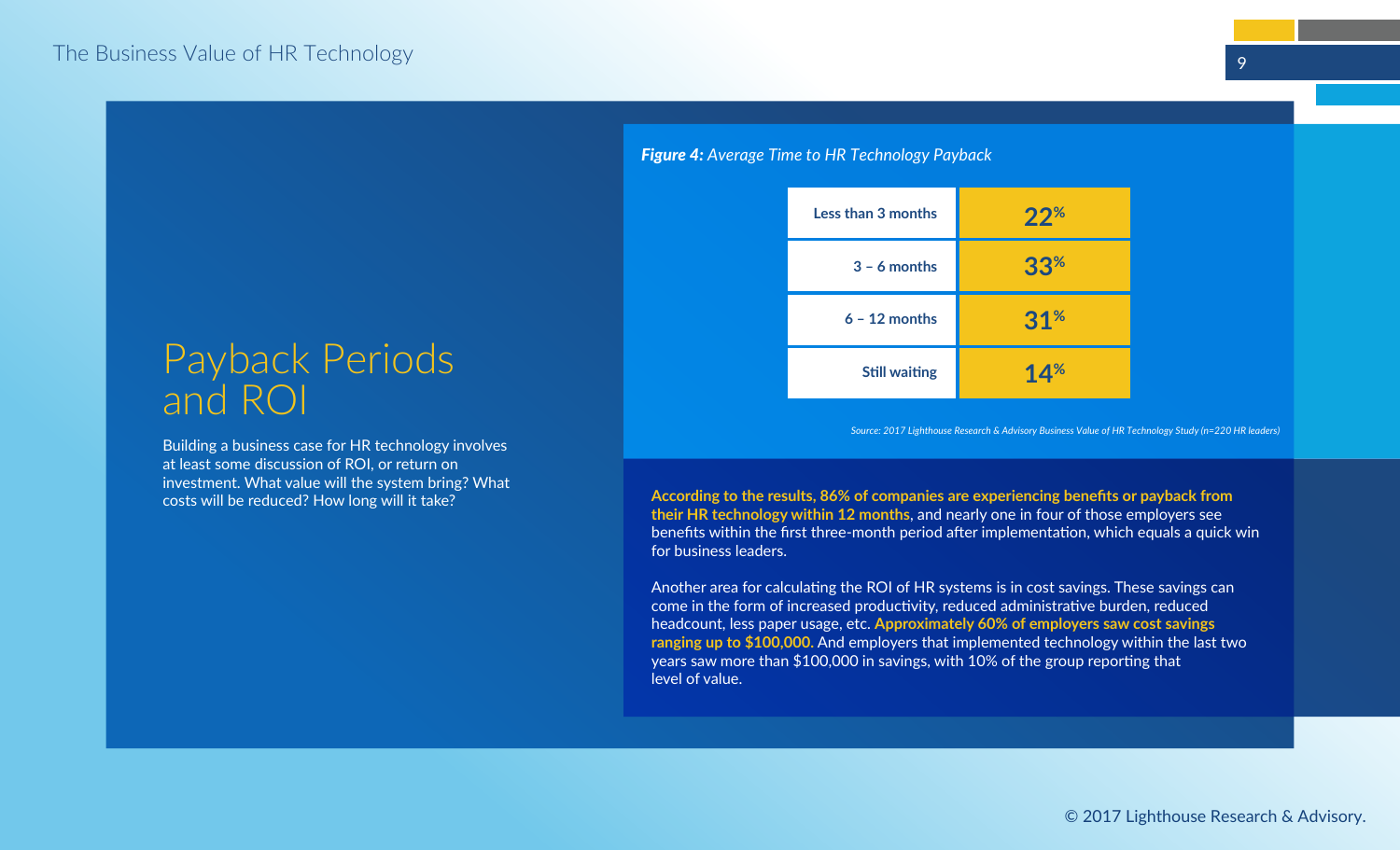# **What** High-Performing Companies Do **Differently**

In order to achieve higher levels of success, it's important to look at what differentiates high performers from the rest of the pack. With that in mind, we identified high performers in our data based on self-reported increases in several key performance indicators: employee engagement, revenue and retention. The data reveals that high-performing companies are much more likely to be satisfied with the performance and purpose of their technology.

#### *Figure 5: How High Performers View HR Technology*

| <b>OUR HR TECHNOLOGY:</b>           | High-Performing<br>Companies | Other<br>Companies |
|-------------------------------------|------------------------------|--------------------|
| Is a strategic tool                 | 42%                          | 8 <sup>%</sup>     |
| Automates administrative processes  | 50 <sup>%</sup>              | 24%                |
| Is more of a hassle than it's worth | $\mathbf{R}^{\infty}$        |                    |

*Source: 2017 Lighthouse Research & Advisory Business Value of HR Technology Study (n=220 HR leaders)*

**High performers are five times more likely to see their technology as a strategic tool for improving business performance.** Additionally, high performers are more than twice as likely to see their HR tools as a way to automate administrative work so they can focus on more strategic elements, like creating positive employee experiences and enabling a more robust employer value proposition.

On the other hand, **companies that are not high-performing are more than eight times as likely to see their technology as a hassle or troublesome,** which clearly impacts value and user adoption. This is to be expected as poor technology is one element in a poor employee experience, which has been shown to harm performance both for individuals and employees.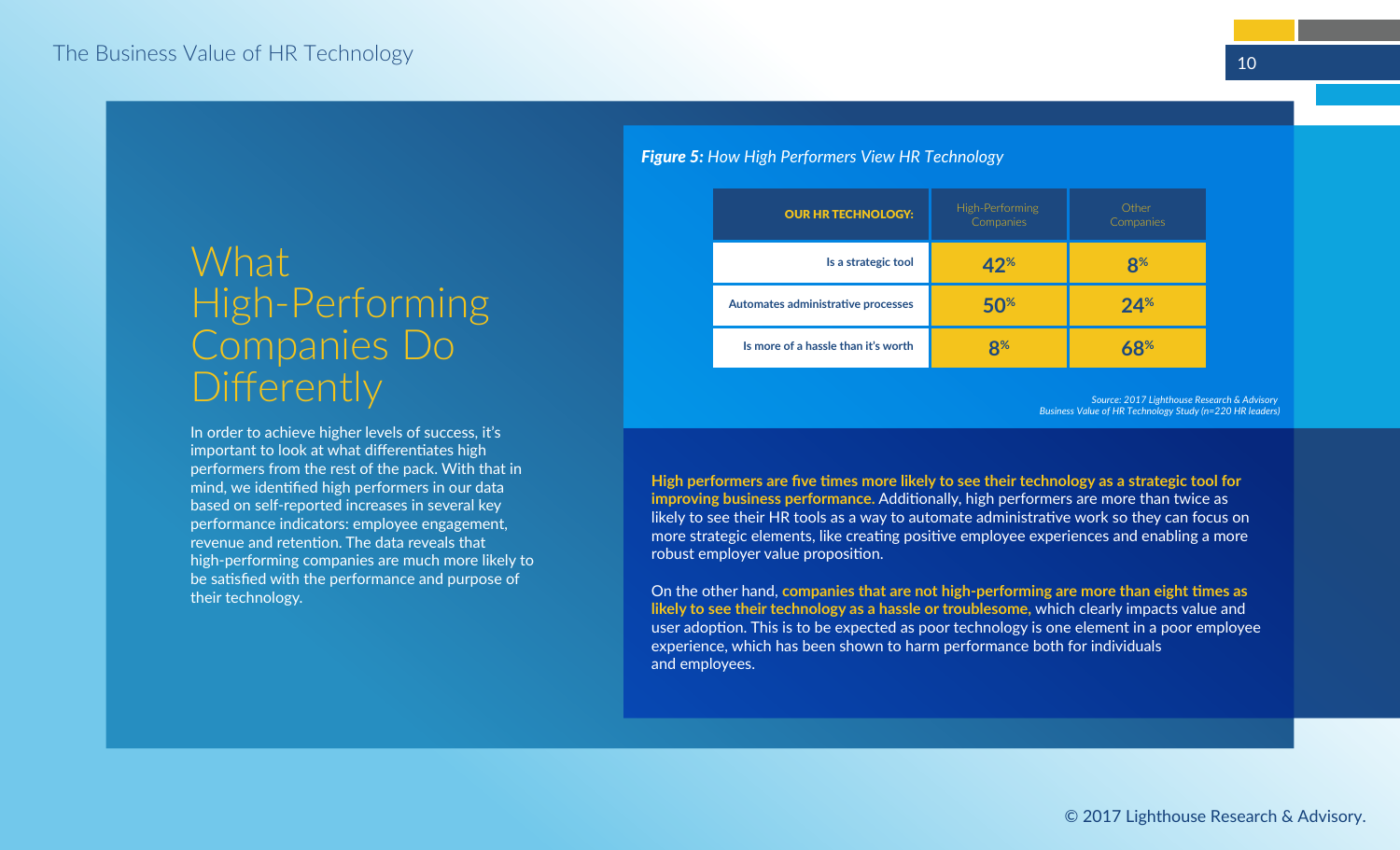# Key Takeaways



#### CONNECT WITH BUSINESS GOALS

In general, business leaders outside HR have bought into the value HR technology can bring to the organization. It's up to HR to continue sharing data and results, and to explore the greater value proposition that integrated, cloud-based HR technology can bring to workers, executives and customers.



#### LOOK TO NEW TECHNOLOGIES FOR GREATER GAINS

Employers with more recent HR technology implementations see more value than those with older software, and that value goes beyond administrative gains to include higher employee engagement, improved productivity and greater insight into organizational trends.



#### HIGH PERFORMERS BENEFIT MORE

High-performing companies are more likely to see higher cost savings and ROI for their HR technology implementations. HR leaders at high-performing companies seek ways to drive more impactful outcomes, like employee engagement, instead of solely focusing on transactional HR practices.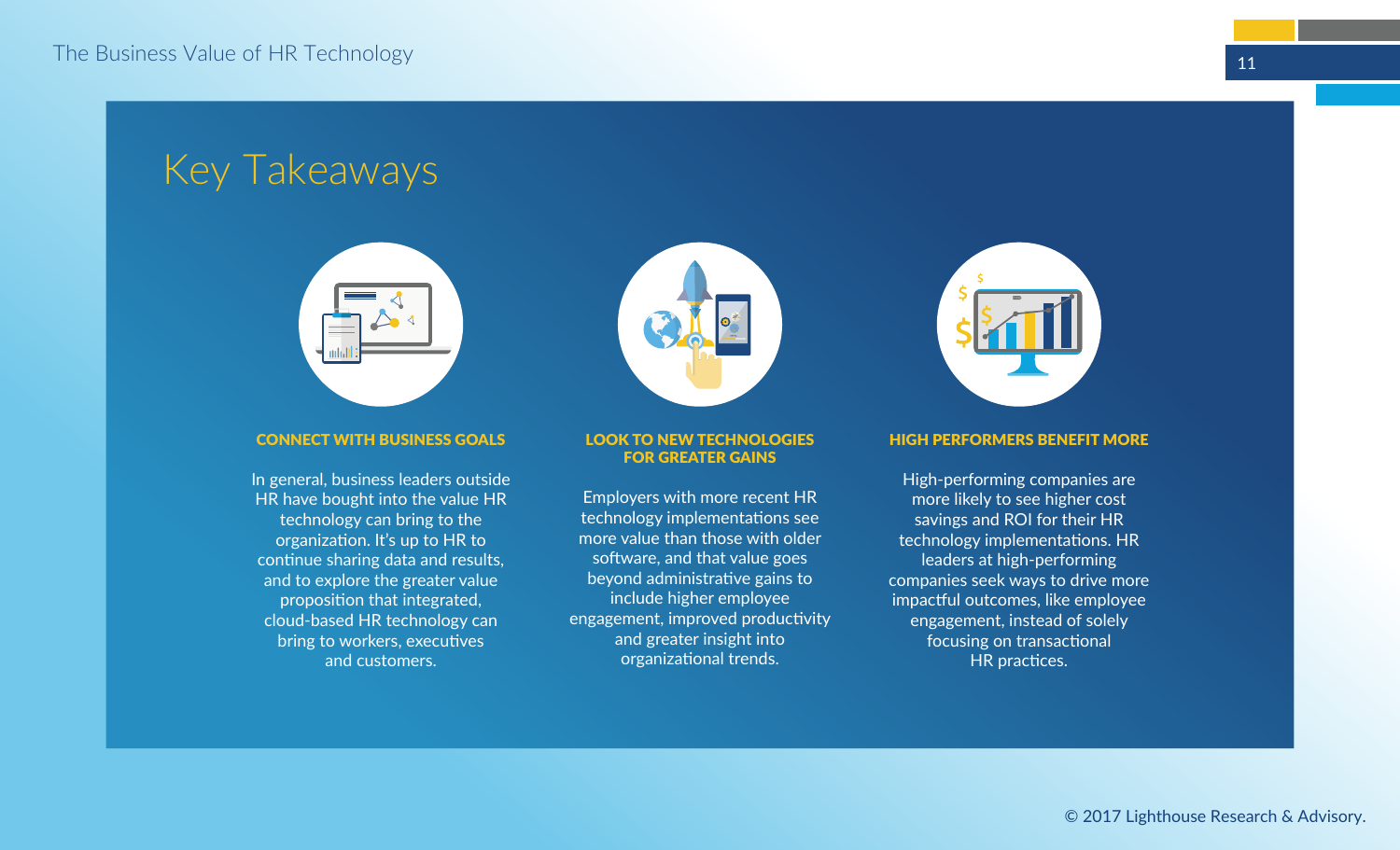# peoplestrategy<sup>®</sup>



### About PeopleStrategy

**PeopleStrategy®** provides a single source for today's employers to build an effective and competitive human capital management program through a strategic combination of HCM technology, employee benefits and managed services. Our Cloud-based eHCM® Suite empowers the entire organization through intuitive self-service tools and mobile access to help employees and managers manage their professional life as easily as they do their personal life – anytime and anywhere. PeopleStrategy supplements our HCM solution with a full range of managed services to include: compliance & HR support; retirement services & employee benefits; and, other administrative services. The synergy of PeopleStrategy's technology and services enables clients to streamline employee lifecycle management (ELM) so they can focus on their people and their strategy. PeopleStrategy: delivering innovation based on need and always committed to doing the right thing.

12